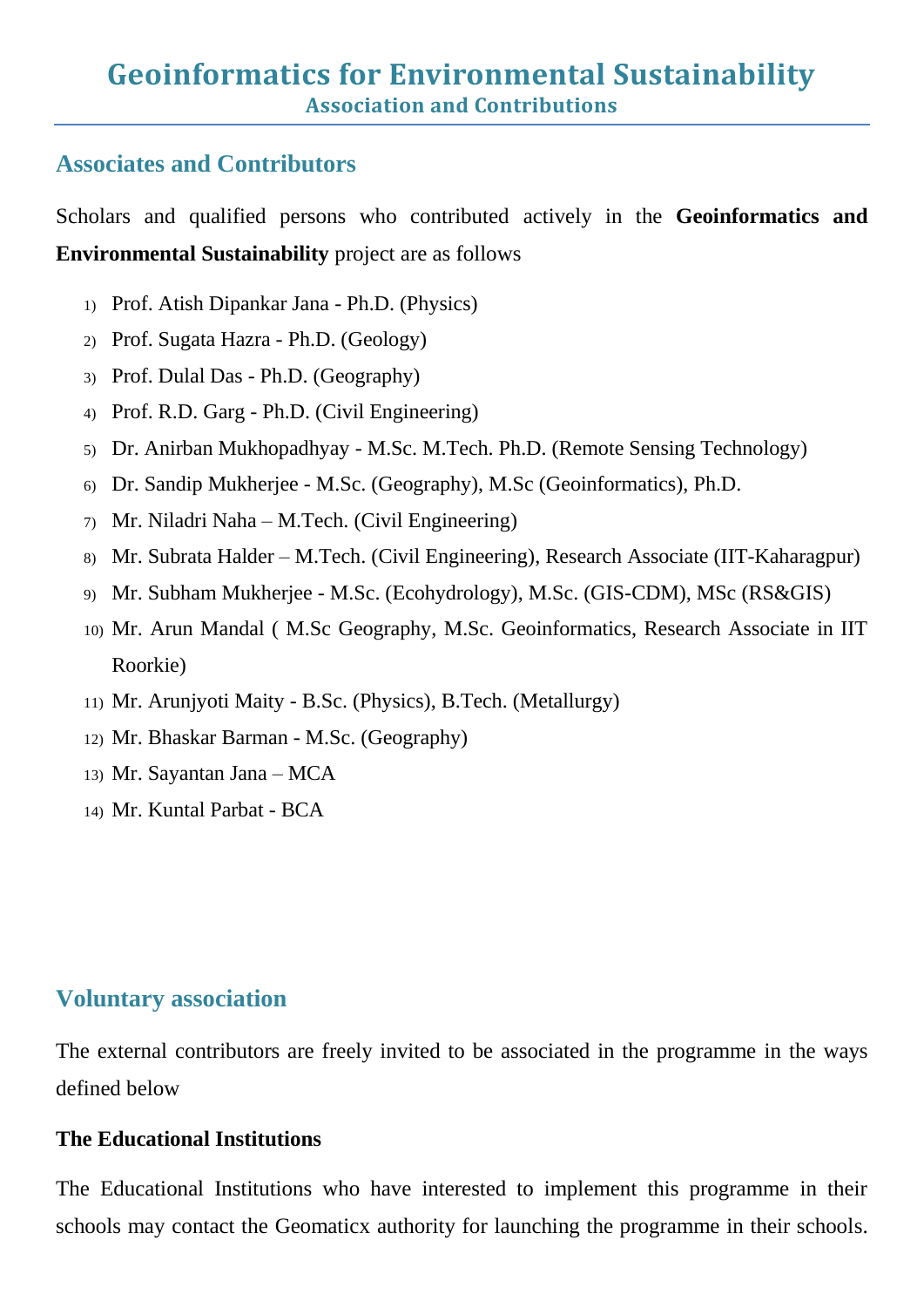As the programme is prepared initially to be executed with the students' communities, the schools or the educational institutions are preferred for the associations. The certificate of association will be conferred after successful contribution in this programme with the students.

### **The Developers**

The developers who are interested in GIS programming having prior knowledge in Geoportal Development may be associated with us to contribute in this programme in free lancing association. The certificate of association will be conferred after successful contribution in this programme.

### **The Geographical Analysts**

The Geographical Analysts who have prior exposure in Geospatial Industry with respect to Digital Cartography, GPS-DGPS Survey and Photogrammetry may contribute in this programme on the freelancing basis. The certificate of association will be conferred after successful contribution in this programme.

#### **The Educators**

The Educators namely Professors, Teachers or Instructors who have prior knowledge of educating people preferably in Geoinformatics, Geography, Environmental Science, Geology, Computer Science and allied disciplines, Mass Communication and Education may be associated in this programme on freelancing basis. Though educators are not restricted for any disciplines they can contribute from any disciple suitable in this programme. The certificate of association will be conferred after successful contribution in this programme.

#### **The Technologists**

The Technologists whether Geospatial Technologists or Environmental Technologists having association or exposure in the concerned field may approach for contribution in this programme on freelancing basis. The certificate of association will be conferred after successful contribution in this programme.

#### **The Students and Interns**